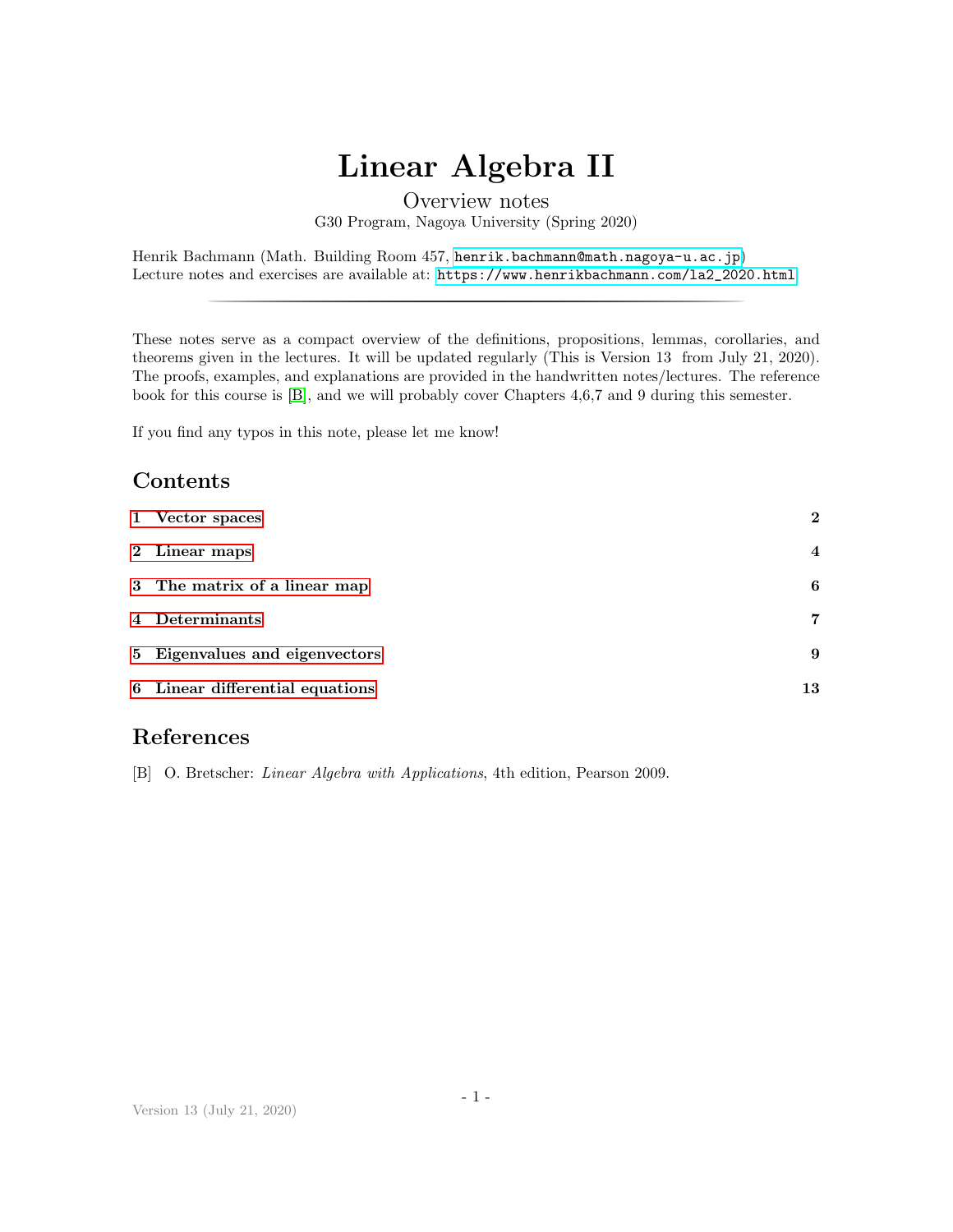#### <span id="page-1-0"></span>1 Vector spaces

<span id="page-1-1"></span>**Definition 1.1.** A (real) vector space (linear space) is a set V together with two functions

Addition  $+: V \times V \longrightarrow V$  $(u, v) \longmapsto u + v$ Scalar multiplication  $\cdot : \mathbb{R} \times V \longrightarrow V$  $(\lambda, v) \longmapsto \lambda \cdot v = \lambda v$ 

satisfying the following properties:

• Properties of the addition:

(A.1)  $\forall u, v, w \in V$ :  $(u + v) + w = u + (v + w)$ . (Associativity)  $(A.2) \forall u, v \in V: u + v = v + u.$  (Commutativity) (A.3)  $\exists n \in V, \forall u \in V: n + u = u.$  (Identity/neutral element of addition)  $(A.4) \ \forall u \in V, \exists v \in V: u + v = n.$  (Inverse elements of addition) • Compatibility of addition and scalar multiplication: (C.1)  $\forall u, v \in V, \lambda \in \mathbb{R}: \lambda(u+v) = \lambda u + \lambda v.$  (Distributivity I) (C.2)  $\forall u \in V, \, \lambda, \mu \in \mathbb{R}: (\lambda + \mu)u = \lambda u + \mu u.$  (Distributivity II)  $(C.3) \ \forall u \in V, \ \lambda, \mu \in \mathbb{R}: \ \lambda(\mu u) = (\lambda \mu)u.$ 

```
(C.\mathcal{A}) \ \forall u \in V: 1u = u.
```
**Proposition 1.2.** Let V be a vector space and  $u \in V$ .

- i)  $u + n = u$ .
- ii) If  $n, \tilde{n} \in V$  both satisfy  $(A.3)$  in Definition [1.1,](#page-1-1) then  $n = \tilde{n}$ . (The Identity element is unique)
- iii) If for a fixed  $u \in V$  the elements  $v, \tilde{v} \in V$  both satisfy  $(A.\dot{4}), i.e. u + v = u + \tilde{v} = n$ , then  $v = \tilde{v}$ . (The inverse of an element u is unique)
- iv)  $u + (-1)u = 0$ .

The identity (also called neutral) element  $n \in V$  of a vector space is usually (by abuse of notation) also denoted by 0. Be always aware in the following if 0 means the real number 0 or the identity element of a vector space. (These are two different things!)

**Definition 1.3.** Let V be a vector space. A subset  $U \subset V$  is a subspace if

- i)  $0 \in U$ .
- ii)  $\forall u, v \in U: u + v \in U.$
- iii)  $\forall u \in V, \, \lambda \in \mathbb{R}: \, \lambda u \in U.$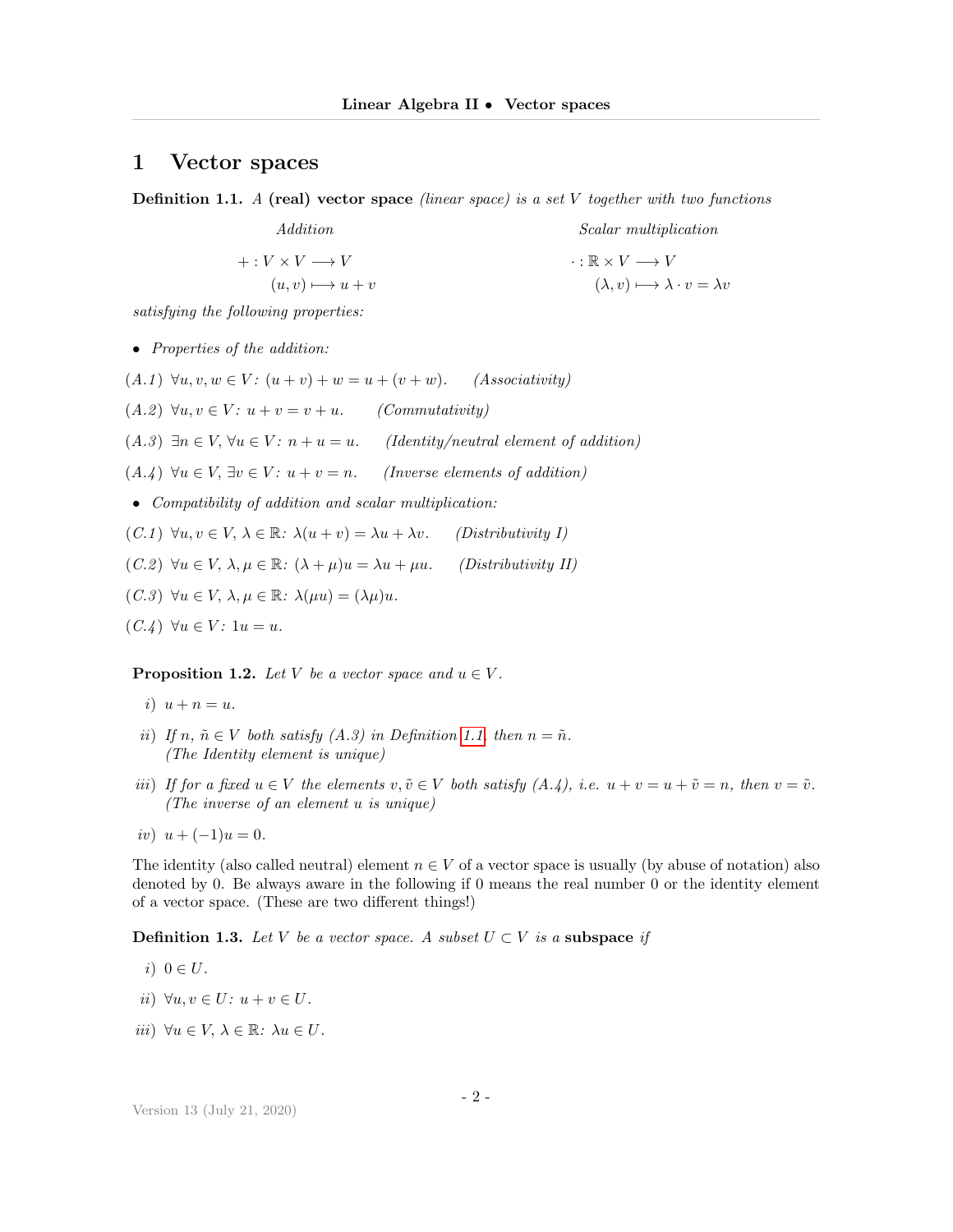**Proposition 1.4.** If  $U \subset V$  is a subspace, then U is also a vector space with the operations inherited from V.

**Definition 1.5.** Let V be a vector space and  $v_1, \ldots, v_n \in V$ .

i) The span of the elements  $v_1, \ldots, v_n$  is given by the set of all their linear combinations, i.e.

$$
\mathrm{span}\{v_1,\ldots,v_n\} = \left\{\sum_{i=1}^n \lambda_i v_i \in V \mid \lambda_1,\ldots,\lambda_n \in \mathbb{R}\right\}.
$$

- ii) The elements  $v_1, \ldots, v_n$  span (or generate) the space V if span $\{v_1, \ldots, v_n\} = V$ .
- iii) V is finitely generated if there exist  $v_1, \ldots, v_n \in V$  with span $\{v_1, \ldots, v_n\} = V$ . (i.e. one just needs finitely many elements to generate the space)
- iv) The elements  $v_1, \ldots, v_n$  are linearly independent if

$$
\lambda_1 v_1 + \dots + \lambda_n v_n = 0 \implies \lambda_1 = \dots = \lambda_n = 0.
$$

v)  $B = (v_1, \ldots, v_n)$  is a **basis** of V if  $v_1, \ldots, v_n$  are linearly independent and span $\{v_1, \ldots, v_n\} = V$ .

**Proposition 1.6.** Let V be a vector space and  $v_1, \ldots, v_n \in V$ . The following statements are equivalent.

- i)  $v_1, \ldots, v_n$  are linearly dependent.
- ii) There exist a  $1 \leq j \leq n$  such that  $v_j \in \text{span}\{v_1, \ldots, v_{j-1}, v_{j+1}, \ldots, v_n\}.$
- iii) There exist a  $1 \leq j \leq n$  such that  $\text{span}\{v_1, \ldots, v_{j-1}, v_{j+1}, \ldots, v_n\} = \text{span}\{v_1, \ldots, v_n\}.$

**Lemma 1.7.** If  $v_1, \ldots, v_l \in V$  are linearly independent and  $V = \text{span}\{w_1, \ldots, w_m\}$ , then  $l \leq m$ .

**Theorem 1.8.** Let  $V$  be a finitely generated vector space. Then we have the following

- i) V has a (finite) basis.
- ii) All bases of V have the same number of elements.
- iii) If  $v_1, \ldots, v_l \in V$  are linearly independent then there exist  $v_{l+1}, \ldots, v_n \in V$  such that  $(v_1, \ldots, v_n)$ is a basis of  $V$ .
- iv) If  $V = \text{span}\{w_1, \ldots, w_m\}$ , then there exist a subset  $\{u_1, \ldots, u_l\} \subset \{w_1, \ldots, w_m\}$ , such that  $(u_1, \ldots, u_l)$  is a basis of V.

**Definition 1.9.** Let V be a finitely generated vector space with basis  $(v_1, \ldots, v_n)$ . Then  $\dim(V) = n$ is the dimension of V.

**Corollary 1.10.** Let V be a vector space with  $\dim(V) = n$  and  $v_1, \ldots, v_n \in V$ . Then the following statements are equivalent.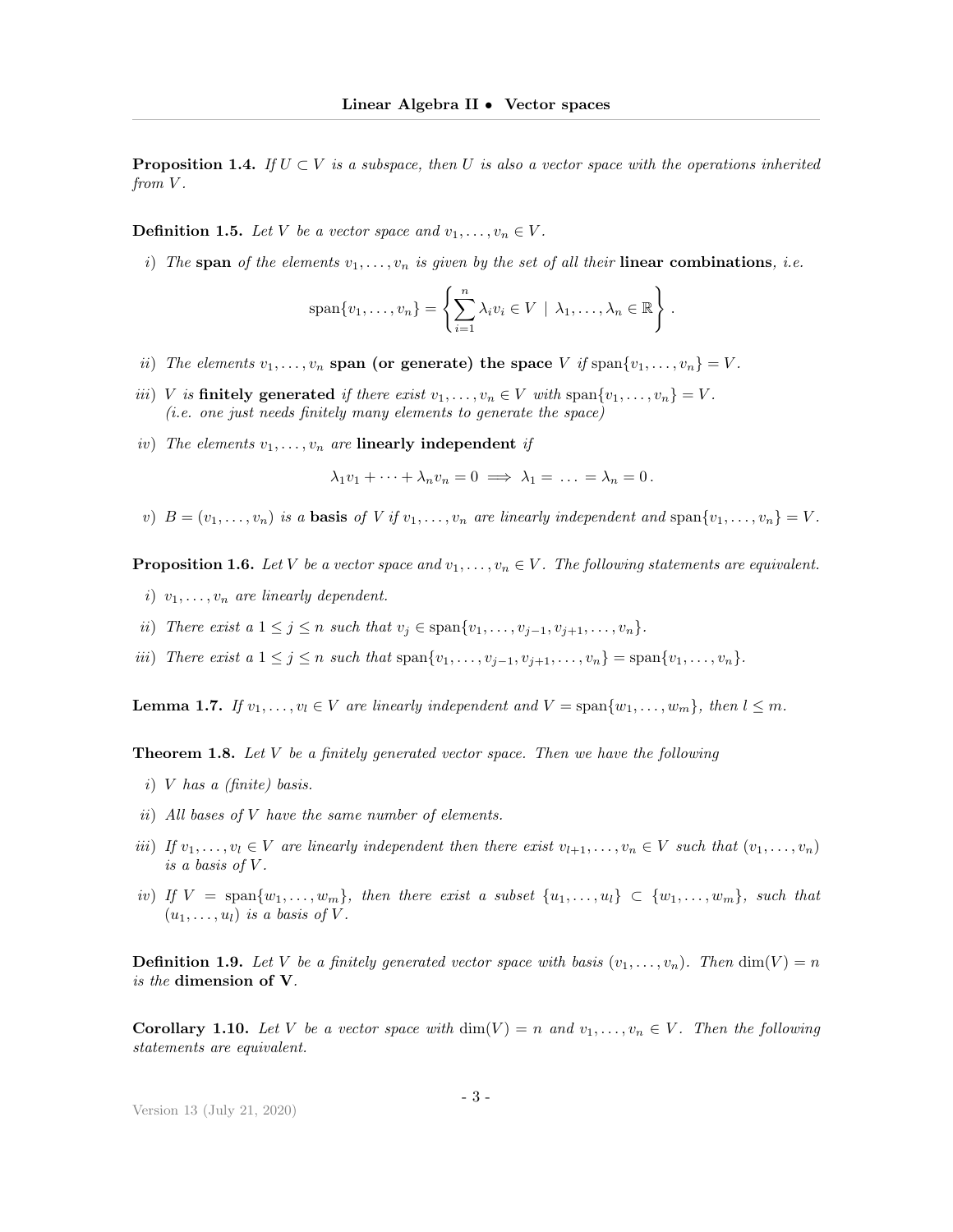- i)  $v_1, \ldots, v_n$  are linearly independent.
- ii)  $V = \text{span}\{v_1, \ldots, v_n\}.$
- iii)  $(v_1, \ldots, v_n)$  is a basis of V.

**Proposition 1.11.** Let V be finitely generated and  $U \subset V$  a subspace. Then U is also finitely generated.

<span id="page-3-1"></span>**Proposition 1.12.** Let  $B = (v_1, \ldots, v_n)$  be a basis of V. Then for all  $u \in V$  there exist unique  $\lambda_1, \ldots, \lambda_n \in \mathbb{R}$ , such that

$$
u = \sum_{i=1}^{n} \lambda_i v_i.
$$

**Definition 1.13.** Let  $B = (v_1, \ldots, v_n)$  be a basis of V.

- i) The  $\lambda_1, \ldots, \lambda_n \in \mathbb{R}$  in Proposition [1.12](#page-3-1) are called the **coordinates** of  $u \in V$  in the basis B.
- ii) The vector  $[u]_B \in \mathbb{R}^n$  given by

$$
[u]_B=\begin{pmatrix} \lambda_1 \\ \vdots \\ \lambda_n \end{pmatrix}
$$

is called the **coordinate vector** of  $u$  with respect to the basis  $B$ .

## <span id="page-3-0"></span>2 Linear maps

**Definition 2.1.** Let V, W be vector spaces. A linear map is a function  $F: V \to W$  satisfying

- i)  $F(u + v) = F(u) + F(v)$  for all  $u, v \in V$ .
- ii)  $F(\lambda \cdot u) = \lambda \cdot F(u)$  for all  $u \in V, \lambda \in \mathbb{R}$ .

**Definition 2.2.** Let  $F: V \to W$  be a linear map.

i) The kernel of  $F$  is given by

$$
ker(F) = \{ u \in V \mid F(u) = 0 \} \subset V.
$$

ii) The **image of**  $F$  is given by

$$
\operatorname{im}(F) = \{ w \in V \mid \exists u \in V : w = F(u) \} \subset W.
$$

With the same arguments as in the  $\mathbb{R}^n$ -case we see that  $\ker(F)$  is a subspace of V and  $\text{im}(F)$  is a subspace of W. If im(F) is finitely generated, we define the rank of F by  $rk(F) = dim(im(F))$ .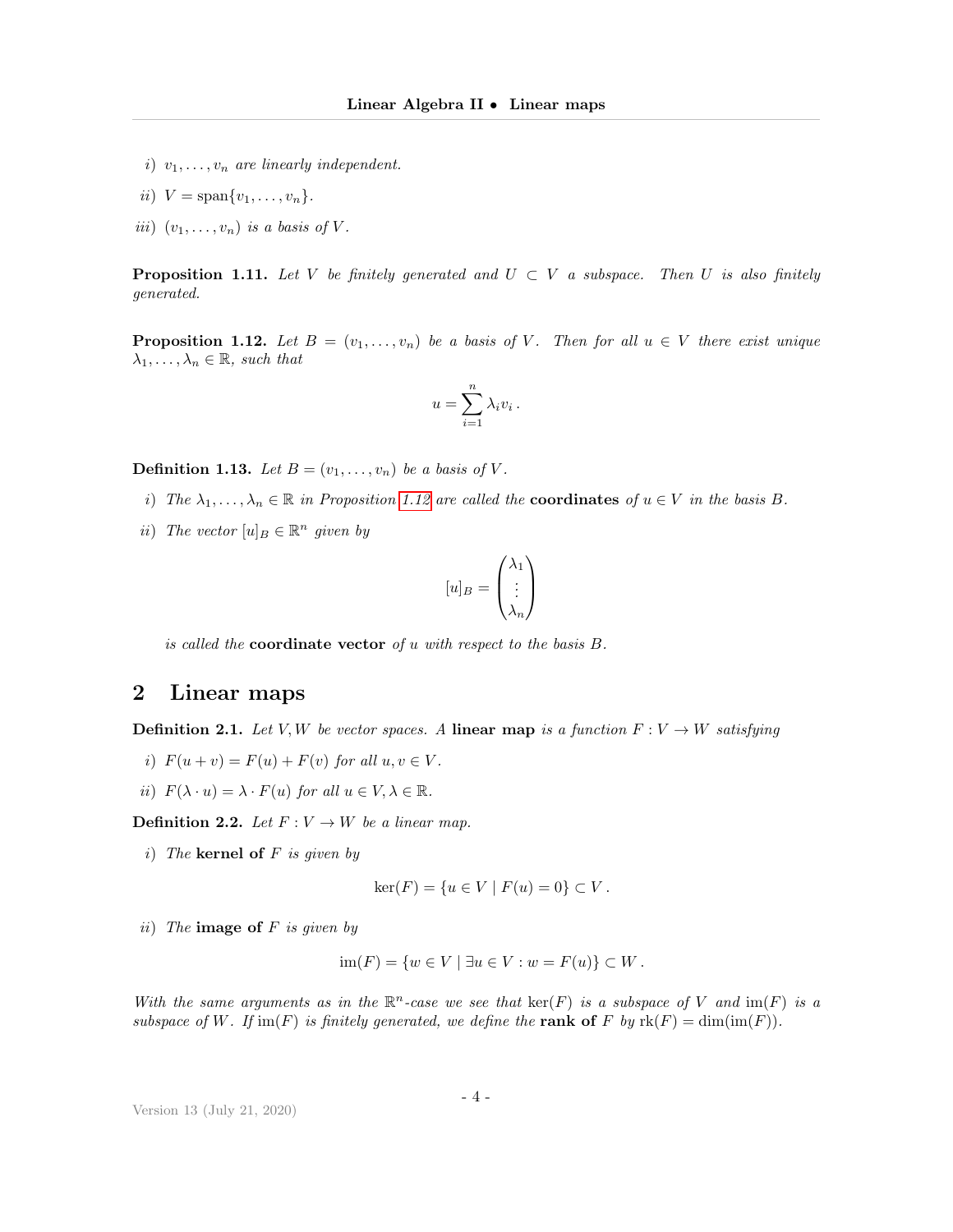**Theorem 2.3** (kernel-image theorem). Let V be finitely generated and let  $F: V \to W$  be a linear map to an arbitrary vector space W. Then

 $\dim V = \dim(\ker(F)) + \dim(\mathrm{im}(F)).$ 

- **Definition 2.4.** i) (Recall) A function  $f : X \to Y$  is **invertible** if there exist a function  $q : Y \to X$ such that  $f \circ g = id_Y$  and  $g \circ f = id_X$ . f is invertible iff f is bijective, i.e. injective and surjective.
- ii) An invertible linear map  $F: V \to W$  is called an isomorphism.
- iii) Two vector spaces V and W are called **isomorphic** (Notation:  $V \cong W$ ) if there exists an isomorphism  $F: V \to W$ .
- **Theorem 2.5.** i) A linear map  $F: V \to W$  is an isomorphism iff ker(F) = {0} (F is injective) and  $\text{im}(F) = W$  (*F* is surjective).
- ii) Let  $F: V \to W$  be an isomorphism and  $(b_1, \ldots, b_n)$  a basis of V. Then  $(F(b_1), \ldots, F(b_n))$  is a basis of W.
- iii) Let V, W be finitely generated and  $V \cong W$  then  $\dim(V) = \dim(W)$ .
- iv) Let V, W be finitely generated and  $dim(V) = dim(W)$ . Then for a linear map  $F: V \to W$  the following three statements are equivalent
	- $(a)$  F is an isomorphism.
	- (b) ker $(F) = \{0\}.$
	- $(c)$  im $(F) = W$ .

**Proposition 2.6.** Let V be finitely generated with basis  $B = (b_1, \ldots, b_n)$ , i.e.  $\dim(V) = n$ . Then the coordinate map

$$
c_B: \mathbb{R}^n \longrightarrow V,
$$
  

$$
\begin{pmatrix} \lambda_1 \\ \vdots \\ \lambda_n \end{pmatrix} \longmapsto \sum_{i=1}^n \lambda_i b_i
$$

is an isomorphism. The inverse is given by  $c_B^{-1}(u) = [u]_B$  for  $u \in V$ .

Corollary 2.7. Let  $V, W$  be finitely generated. Then the following two statements are equivalent

- i)  $V \cong W$ .
- ii) dim(V) = dim(W).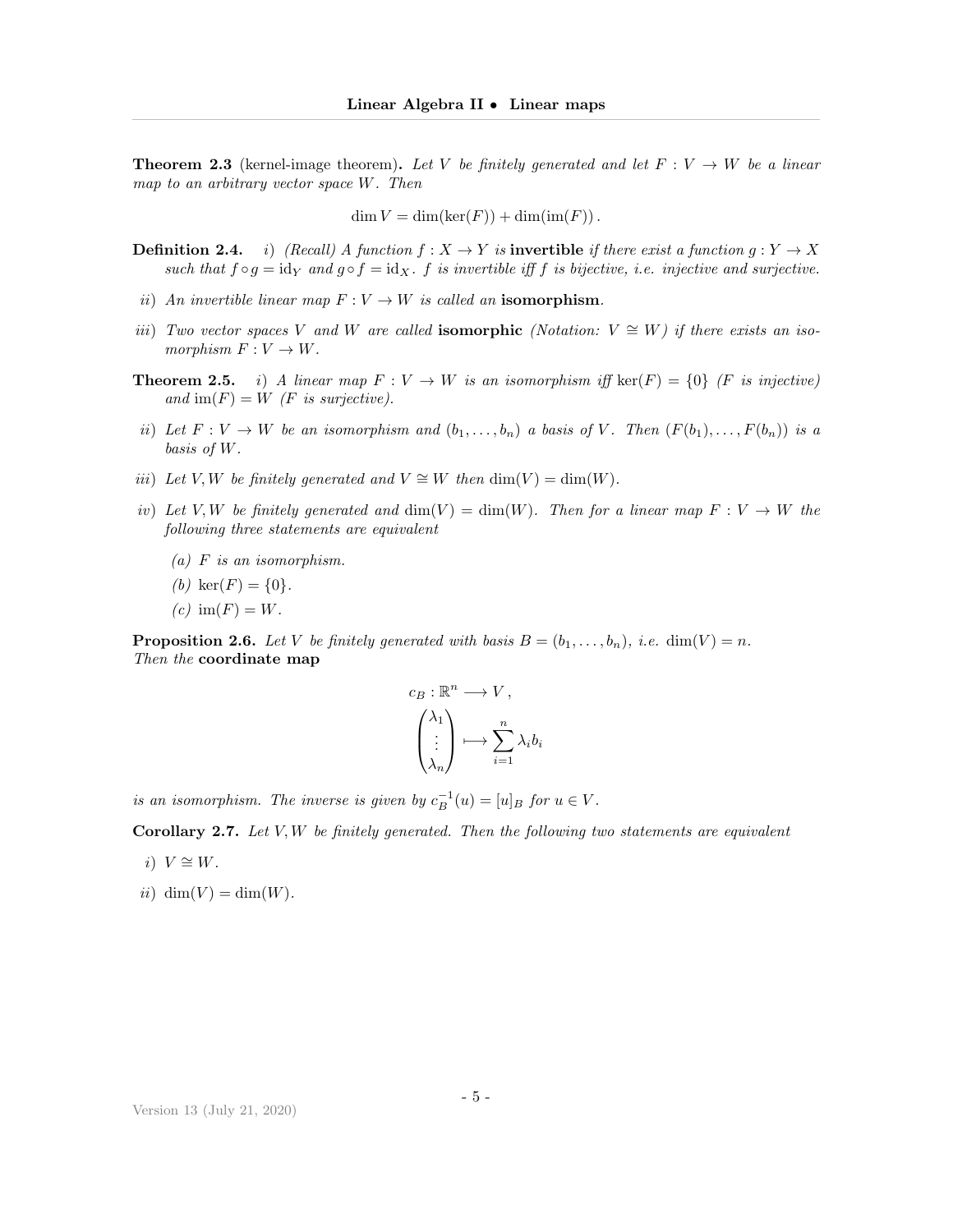## <span id="page-5-0"></span>3 The matrix of a linear map

In the following  $V$  and  $W$  are finitely generated vector spaces.

<span id="page-5-1"></span>**Definition 3.1.** Let  $B_V = (v_1, \ldots, v_n)$  be a basis of V,  $B_W = (w_1, \ldots, w_m)$  be a basis of W and let  $F: V \to W$  be a linear map. The **matrix of** F with respect to  $B_V$  and  $B_W$  is defined by

$$
[F]_{B_V}^{B_W} = [c_{B_W}^{-1} \circ F \circ c_{B_V}].
$$

Here  $c_{B_W}^{-1} \circ F \circ c_{B_V}$  is the linear map from  $\mathbb{R}^n$  to  $\mathbb{R}^m$  for which the corresponding matrix was defined before. We have the following diagram



We have

$$
[F]_{B_V}^{B_W} = \begin{pmatrix} | & \cdots & | \\ [F(v_1)]_{B_W} & \cdots & [F(v_n)]_{B_W} \\ | & \cdots & | \end{pmatrix}.
$$
  
In other words: The *j*-th column of  $[F]_{B_V}^{B_W}$  is given by the vector  $\begin{pmatrix} \lambda_1 \\ \vdots \\ \vdots \end{pmatrix}$ , where  $F(v_j) = \sum_{i=1}^m \lambda_i w_i$ .

 $\lambda_m$ **Definition 3.2.** Let  $B_1 = (v_1, \ldots, v_n)$  and  $B_2 = (u_1, \ldots, u_n)$  be bases of V. The **change-of-basis** 

$$
S_{B_1}^{B_2} = [\mathrm{id}_V]_{B_1}^{B_2} = [c_{B_2}^{-1} \circ c_{B_1}] = \begin{pmatrix} | & \dots & | \\ [v_1]_{B_2} & \dots & [v_n]_{B_2} \\ | & \dots & | \end{pmatrix}.
$$

matrix from  $B_1$  to  $B_2$  is the matrix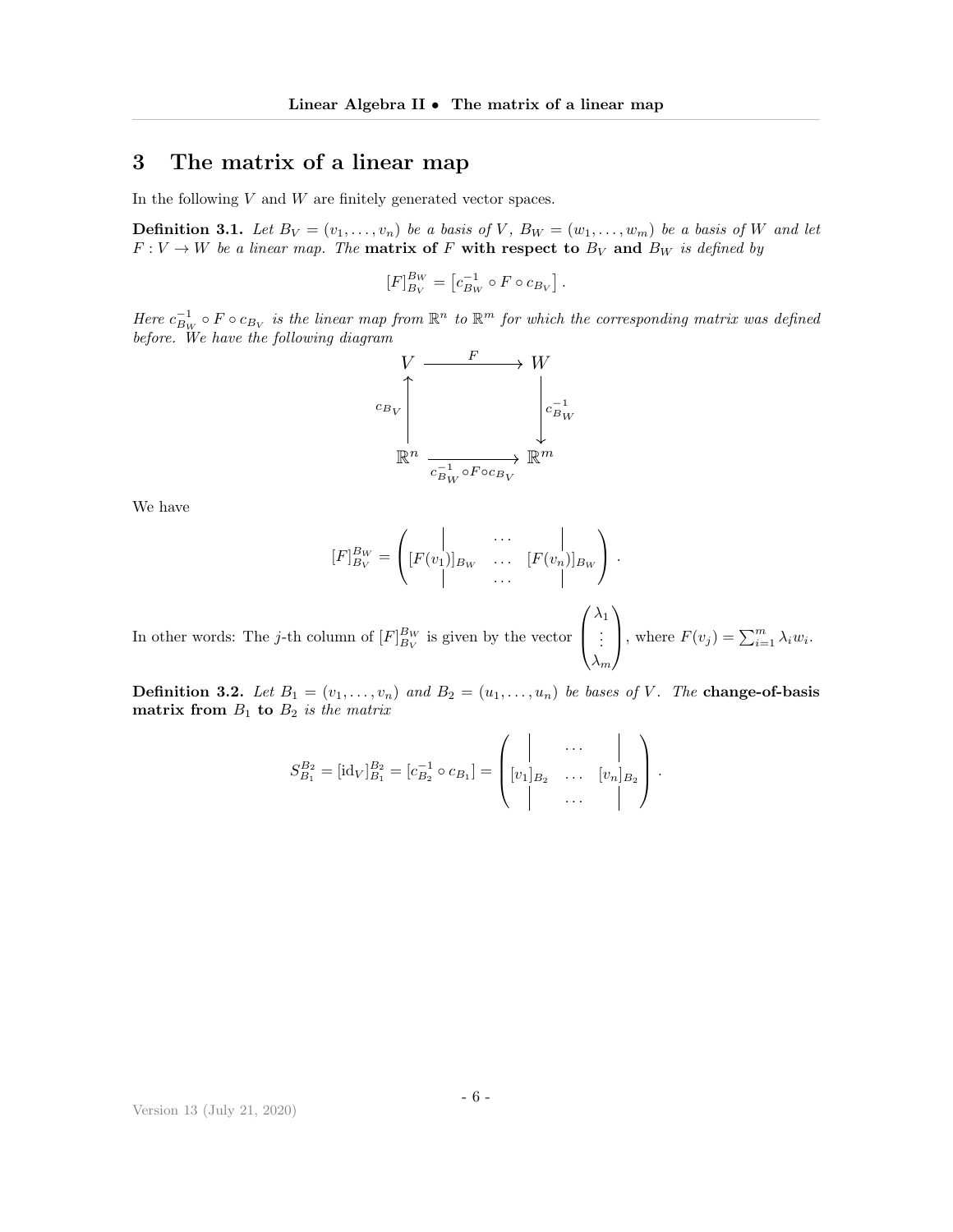### <span id="page-6-0"></span>4 Determinants

**Definition 4.1.** A pattern in an  $n \times n$ -matrix is a choice of entries, such that precisely one entry from each row and each column is chosen.

**Definition 4.2.** i) A bijective map  $\sigma : \{1, \ldots, n\} \rightarrow \{1, \ldots, n\}$  is called a **permutation** of  $\{1, \ldots, n\}$ .

ii)  $S_n$  denotes the set of all permutations of  $\{1, \ldots, n\}$ .

Patterns in an  $n \times n$ -matrix corresponds exactly to the permutations of  $\{1, \ldots, n\}$ . For each  $\sigma \in S_n$ we have the pattern

$$
P = \{(1, \sigma(1)), (2, \sigma(2)), \ldots, (1, \sigma(n))\},\
$$

where  $(i, j)$  denotes the choice of the *i*-th row and the *j*-th column.

- **Definition 4.3.** i) The **number of inversion** of a permutation  $\sigma \in S_n$ , denoted by  $\text{inv}(\sigma)$ , is the number of pairs  $(i, \sigma(i)), (j, \sigma(j))$  with  $i < j$  and  $\sigma(i) > \sigma(j)$ .
- ii) The sign of a permutation  $\sigma \in S_n$  is defined by

$$
sign(\sigma) = (-1)^{inv(\sigma)}
$$

.

.

**Definition 4.4.** The determinant of a  $n \times n$ -matrix  $A = (a_{i,j}) \in \mathbb{R}^{n \times n}$  is defined by

$$
\det(A) = \sum_{\sigma \in S_n} sign(\sigma) \prod_{i=1}^n a_{i,\sigma(i)}.
$$

#### 4.1 Properties of determinants

**Lemma 4.5.** For all  $\sigma \in S_n$  we have  $\text{inv}(\sigma) = \text{inv}(\sigma^{-1})$ .

**Proposition 4.6.** For any  $A \in \mathbb{R}^{n \times n}$  we have  $\det(A) = \det(A^T)$ .

For  $A = (a_{i,j}) \in \mathbb{R}^{n \times n}$  define for a vector  $x \in \mathbb{R}^n$  and  $1 \leq l \leq n$  the matrix  $A(l; x)$  as the matrix where the *l*-th row of A gets replaced by  $x$ , i.e.

$$
A(l;x) = \begin{pmatrix} a_{1,1} & a_{1,2} & \cdots & a_{1,n} \\ \vdots & & \vdots & \\ a_{l-1,1} & a_{l-1,2} & \cdots & a_{l-1,n} \\ x_1 & x_2 & \cdots & x_n \\ a_{l+1,1} & a_{l+1,2} & \cdots & a_{l+1,n} \\ \vdots & & \vdots & \\ a_{n,1} & a_{n,2} & \cdots & a_{n,n} \end{pmatrix} \in \mathbb{R}^{n \times n}, \qquad x = \begin{pmatrix} x_1 \\ \vdots \\ x_n \end{pmatrix} \in \mathbb{R}^n
$$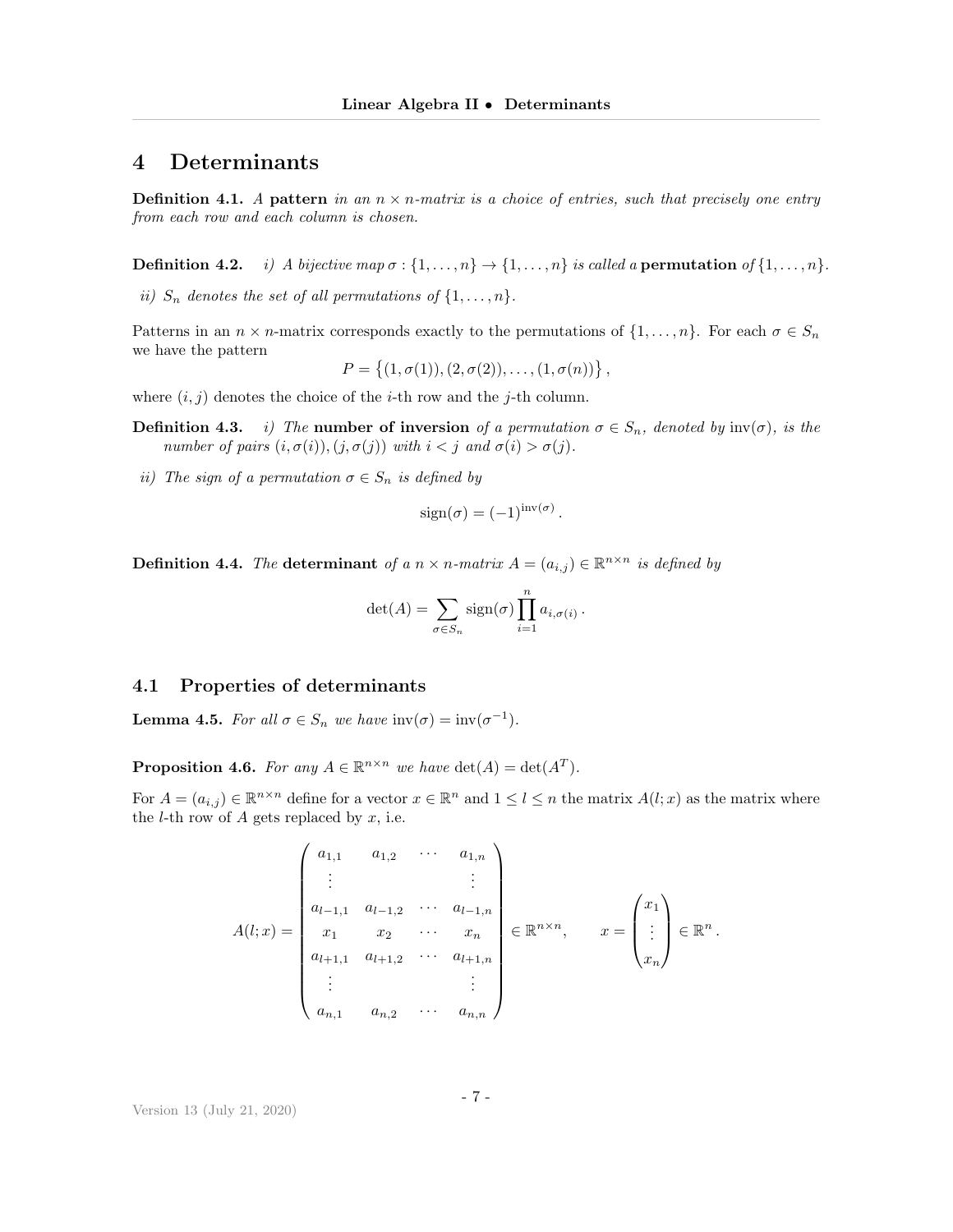**Proposition 4.7.** For any  $A = (a_{i,j}) \in \mathbb{R}^{n \times n}$  and  $1 \leq l \leq n$  the map

$$
F_{A,l} : \mathbb{R}^n \longrightarrow \mathbb{R}
$$

$$
x \longmapsto \det(A(l;x))
$$

is a linear map, i.e. the determinant is linear in each row,

**Proposition 4.8.** For  $A \in \mathbb{R}^{n \times n}$  let  $B \in \mathbb{R}^{n \times n}$  be a matrix obtained from the matrix A by swapping two rows. Then we have

$$
\det(A) = -\det(B).
$$

**Corollary 4.9.** If a matrix  $A \in \mathbb{R}^{n \times n}$  contains two equal rows or columns, then  $\det(A) = 0$ .

Recall from Linear Algebra I that there are three types of row operations for a matrix  $A \in \mathbb{R}^{n \times n}$ .  $(1 \leq i, j \leq n, i \neq j, \lambda \in \mathbb{R}).$ 

- (R1) Add  $\lambda$ -times the *j*-th row to the *i*-th row.
- (R2) For  $\lambda \neq 0$  multiply the *i*-th row with  $\lambda$ .
- (R3) Swap the j-th row with the *i*-th row.

Two matrices  $A, B \in \mathbb{R}^{n \times n}$  are called **row equivalent**, if one can obtain B from A by using the row operations (R1), (R2) and (R3). Notation:  $A \sim B$ .

Proposition 4.10. Let  $A, B \in \mathbb{R}^{n \times n}$ .

- i) If B is obtained from A by using  $(R1)$ , then  $\det(B) = \det(A)$ .
- ii) If B is obtained from A by using  $(R2)$ , then  $\det(B) = \lambda \det(A)$ .
- iii) If B is obtained from A by using  $(R3)$ , then  $\det(B) = -\det(A)$ .

**Theorem 4.11.** A matrix  $A \in \mathbb{R}^{n \times n}$  is invertible if and only if  $\det(A) \neq 0$ .

**Theorem 4.12.** *i)* For all  $A, B \in \mathbb{R}^{n \times n}$  we have  $\det(AB) = \det(A) \det(B)$ .

ii) If A is invertible, then  $\det(A^{-1}) = \frac{1}{\det(A)}$ .

**Corollary 4.13.** Let V be a finitely generated vector space,  $F: V \to V$  a linear map and  $B_1, B_2$  two bases of  $V$ . Then

$$
\det ([F]_{B_1}) = \det ([F]_{B_2}),
$$

where  $[F]_B = [F]_B^B$  denotes the matrix of F with respect to the basis B (Definition [3.1\)](#page-5-1).

**Definition 4.14.** Let V be a finitely generated vector space,  $F: V \to V$  a linear map and B any basis of V. We define the determinant of the linear map  $F$  by

$$
\det(F) = \det([F]_B) .
$$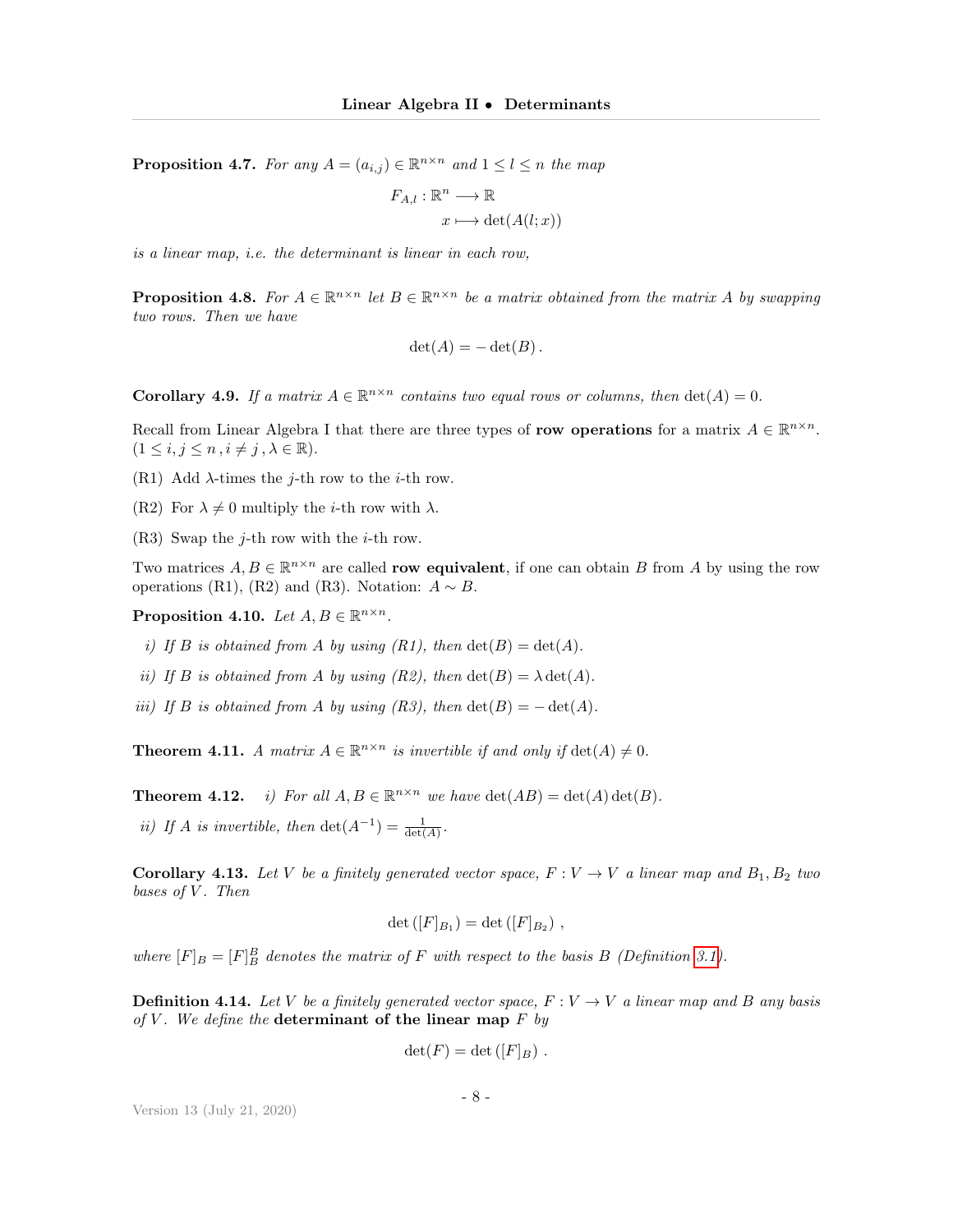**Definition 4.15.** For  $\lambda \in \mathbb{R}$  with  $\lambda \neq 0$  and  $1 \leq i, j \leq n$  we define the elementary matrices  $R_i^{\lambda,j}, R_i^{\lambda}, R_{i,j} \in \mathbb{R}^{n \times n}$  by

R λ,j <sup>i</sup> = 1 . . . 1 . . . λ 1 . . . 1 , R<sup>λ</sup> <sup>i</sup> = 1 . . . 1 λ 1 . . . 1 , Ri,j = 1 . . . 0 1 . . . 1 0 . . . 1 .

Here the  $\lambda$  in  $R_i^{\lambda,j}$  is in the i-th row and j-th column, in  $R_i^{\lambda}$  it is in the i-th row, and in  $R_{i,j}$  the 0 are on the diagonal in the i-th row and j-th column.

Proposition 4.16. Let  $A \in \mathbb{R}^{n \times n}$ .

- i)  $R_i^{\lambda,j}A$  is the matrix obtained from A by row operation (R1). (Add  $\lambda$ -times the j-th row to the i-th row)
- ii)  $R_i^{\lambda}A$  is the matrix obtained from A by row operation (R2). (Multiply the i-th row with  $\lambda$ )
- iii)  $R_{i,j}A$  is the matrix obtained from A by row operation (R3). (Swap the j-th row with the i-th row)

Corollary 4.17. Let  $A \in \mathbb{R}^{n \times n}$ .

- i) The matrix A is invertible if and only if it is a product of elementary matrices.
- ii) If C is an elementary matrix then  $\det(CA) = \det(C) \det(A)$ .

## <span id="page-8-0"></span>5 Eigenvalues and eigenvectors

In this section  $V$  always denotes a vector space.

**Definition 5.1.** Let  $F: V \to V$  be a linear map.

i)  $A \lambda \in \mathbb{R}$  is called an eigenvalue of F, if there exist a vector  $v \in V$  with  $v \neq 0$ , such that

<span id="page-8-1"></span>
$$
F(v) = \lambda v. \tag{5.1}
$$

ii) A vector  $v \in V$  with  $v \neq 0$ , satisfying [\(5.1\)](#page-8-1), is called an eigenvector of F with eigenvalue  $\lambda$ .

Notice that  $v = 0$  always satisfies [\(5.1\)](#page-8-1) for any  $\lambda \in \mathbb{R}$ , since F is a linear map. This is one of many reasons why  $v = 0$  is not called an eigenvector of  $F$ .

#### In the following, we always assume that  $V$  is a finitely generated vector space.

**Definition 5.2.** Let  $F: V \to V$  be a linear map let  $\text{id}_V: V \to V$  be the identity map on V.

- i) The polynomial  $f_F(\lambda) = \det(F \lambda \operatorname{id}_V)$  is called the **characteristic polynomial** of F.
- ii) Let  $\lambda \in \mathbb{R}$  be an eigenvalue of F. Then the space

$$
E_{\lambda}(F) = \ker(F - \lambda \operatorname{id}_{V})
$$
  
= {v \in V | F(v) = \lambda v}

is called the **eigenspace** of F with respect to the eigenvalue  $\lambda$ .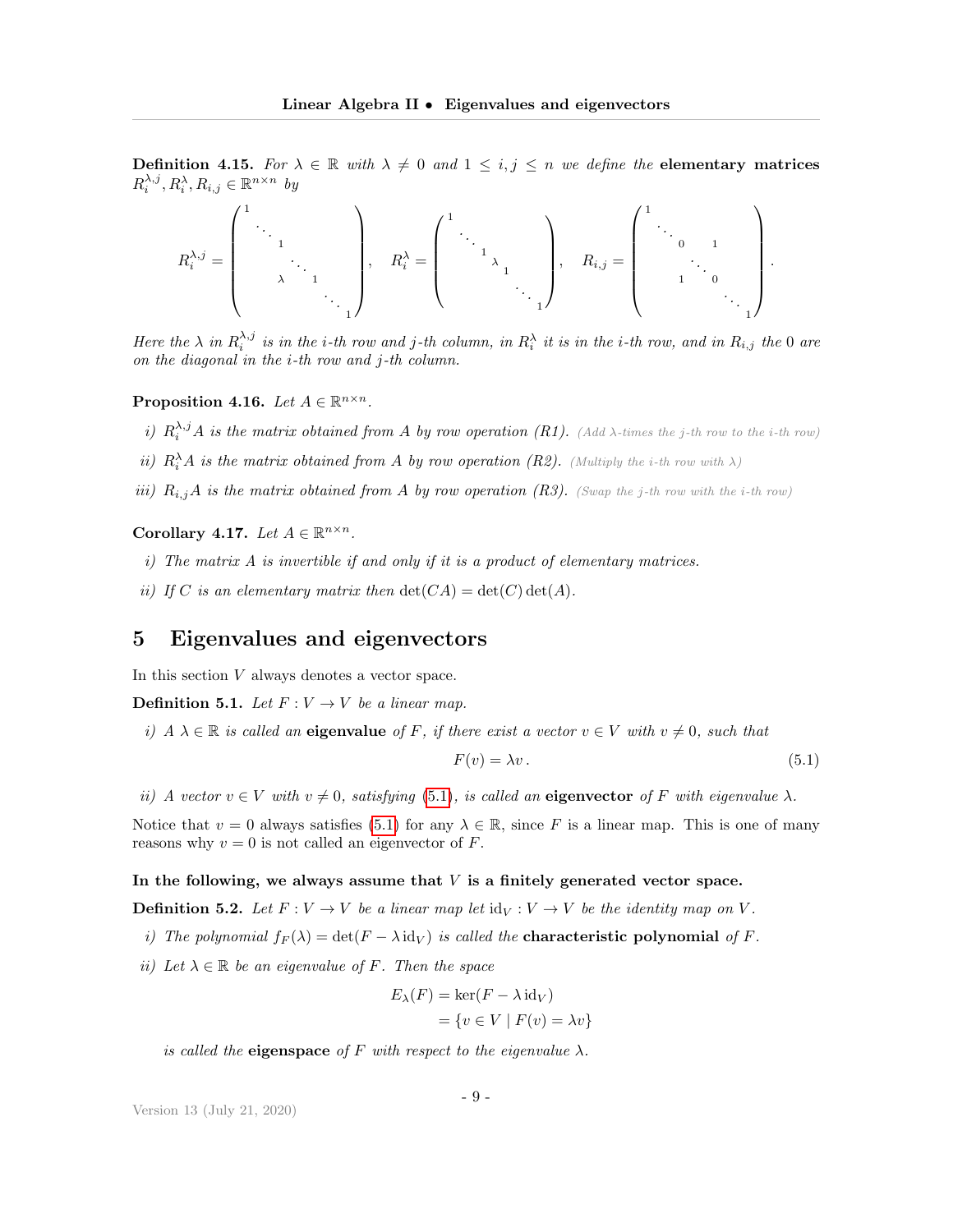The eigenspace  $E_{\lambda}(F)$  contains therefore all eigenvectors of F with eigenvalue  $\lambda$  and the zero vector.

**Definition 5.3.** i) Let dim  $V = n$ . A linear map  $F : V \to V$  is called **diagonalizable** if there exist a basis B of V , such that

$$
[F]_B = \begin{pmatrix} d_1 & & 0 \\ & \ddots & \\ 0 & & d_n \end{pmatrix}
$$

for some  $d_1, \ldots, d_n \in \mathbb{R}$ .

ii) A matrix  $A \in \mathbb{R}^{n \times n}$  is called **diagonalizable** if there exists an invertible matrix  $S \in \mathbb{R}^{n \times n}$  with

$$
S^{-1}AS = \begin{pmatrix} d_1 & & 0 \\ & \ddots & \\ 0 & & d_n \end{pmatrix}
$$

for some  $d_1, \ldots, d_n \in \mathbb{R}$ .

**Lemma 5.4.** Let B be a basis of V and let  $F: V \to V$  be a linear map. Then the following two statements are equivalent

- $i)$  The linear map  $F$  is diagonalizable.
- ii) The matrix  $[F]_B$  is diagonalizable.

**Lemma 5.5.** Let  $F: V \to V$  be a linear map and  $B = (b_1, \ldots, b_n)$  be a basis of V, such that all  $b_i$  are eigenvectors of F, i.e.  $F(b_i) = d_i b_i$  for some  $d_i \in \mathbb{R}$  and  $i = 1, ..., n$ . Then F is diagonalizable and

$$
[F]_B = \begin{pmatrix} d_1 & & 0 \\ & \ddots & \\ 0 & & d_n \end{pmatrix}
$$

Conversely, if  $F$  is diagonalizable then there exists a basis of eigenvectors.

**Theorem 5.6.** Let  $v_1, \ldots, v_m \in V$  be eigenvectors of a linear map  $F: V \to V$  with different eigenvalues  $\lambda_1, \ldots, \lambda_m \in \mathbb{R}$ . Then  $v_1, \ldots, v_m$  are linearly independent.

**Corollary 5.7.** Let  $F: V \to V$  be a linear map with eigenvalues  $\lambda_1, \ldots, \lambda_m \in \mathbb{R}$  and dim  $V = n$ .

- i) If F has n distinct eigenvalues, i.e.  $m = n$ , then F is diagonalizable.
- ii) If  $B_1, \ldots, B_m$  are bases of  $E_{\lambda_1}(F), \ldots, E_{\lambda_m}(F)$ , then  $B_1 \cup \cdots \cup B_m$  are linearly independent.
- iii) The map F is diagonalizable if and only if

$$
\sum_{j=1}^m \dim E_{\lambda_j}(F) = n.
$$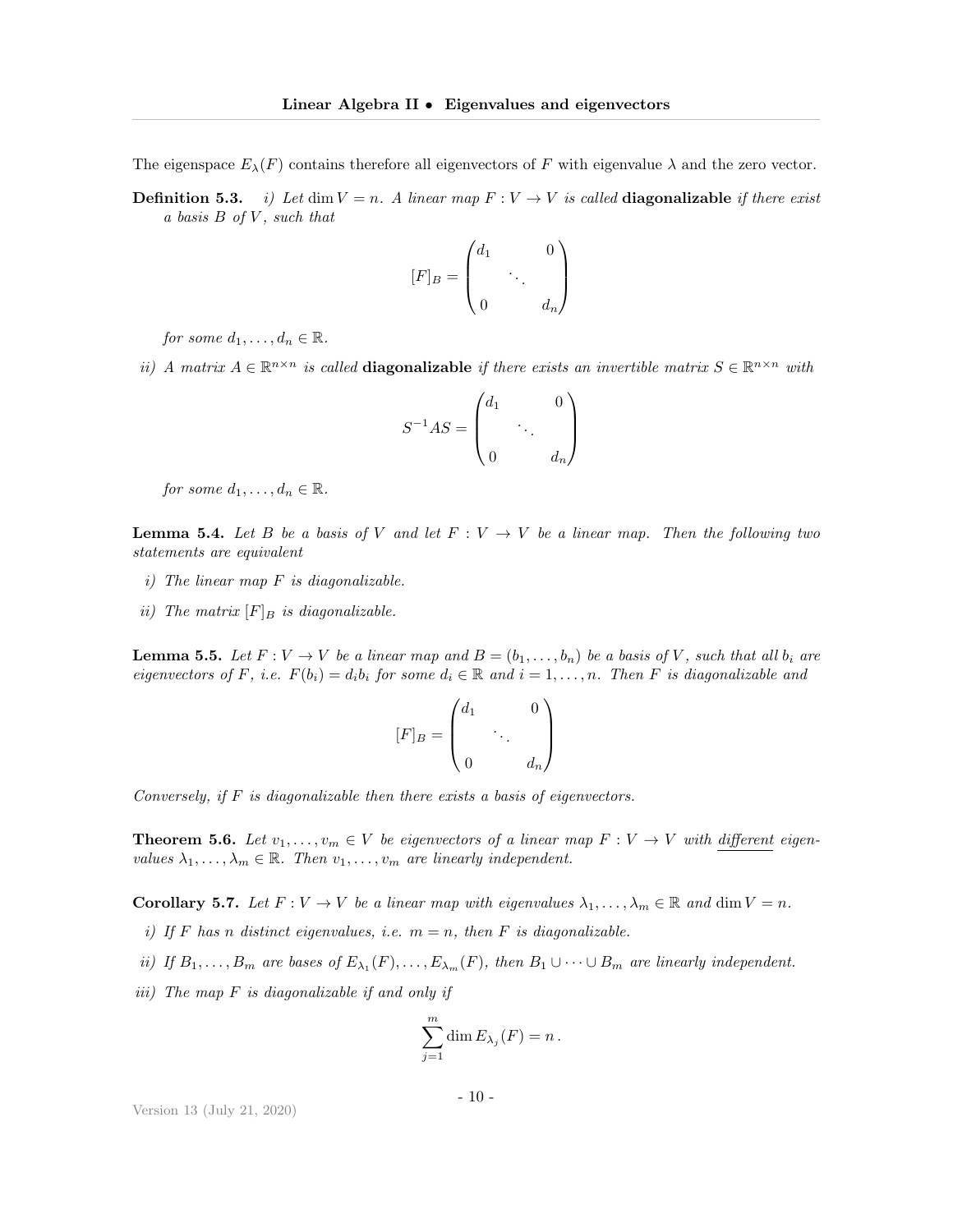**Definition 5.8.** Let  $F: V \to V$  be a linear map and let  $\lambda \in \mathbb{R}$  be an eigenvalue of F.

- i) The algebraic multiplicity of  $\lambda$ , denoted by  $\text{algmu}_F(\lambda)$ , is the multiplicity of  $\lambda$  in the characteristic polynomial  $f_F$ .
- ii) The geometric multiplicity of  $\lambda$  is given by geomu<sub>F</sub>( $\lambda$ ) = dim  $E_{\lambda}(F)$ .

**Theorem 5.9.** Let  $F: V \to V$  be a linear map and  $\lambda \in \mathbb{R}$  be an eigenvalue of F. Then

 $\operatorname{geom}_{F}(\lambda) \leq \operatorname{algmu}_{F}(\lambda)$ .

**Corollary 5.10.** If F is diagonalizable then  $\text{geom}_{F}(\lambda) = \text{algmu}_{F}(\lambda)$  for all eigenvalues  $\lambda$  of F.

#### 5.1 The spectral theorem

In this section we will just consider the vector space  $V = \mathbb{R}^n$ . Recall that the norm of a vector  $x \in \mathbb{R}^n$ is defined by

$$
||x|| = \sqrt{x_1^2 + \dots + x_n^2}, \qquad x = \begin{pmatrix} x_1 \\ \vdots \\ x_n \end{pmatrix} \in \mathbb{R}^n.
$$

**Definition 5.11.** An orthogonal map is a linear map  $F : \mathbb{R}^n \to \mathbb{R}^n$ , such that

$$
||F(x)|| = ||x||, \qquad \forall x \in \mathbb{R}^n,
$$

i.e. the map F does not change the norm of a vector. We call a matrix  $A \in \mathbb{R}^{n \times n}$  orthogonal if  $||Ax|| = ||x||$  for all  $x \in \mathbb{R}^n$ .

Recall that the **dot product**  $\bullet$  for two vectors  $x, y \in \mathbb{R}^n$  is defined by

$$
x \bullet y = x^T y = x_1 y_1 + \cdots + x_n y_n \in \mathbb{R}.
$$

With this the norm of a vector can also be written as  $||x|| = \sqrt{x \cdot x}$ .

**Lemma 5.12.** For all  $x, y \in \mathbb{R}^n$  we have

$$
x \bullet y = \frac{1}{2} (||x+y||^2 - ||x||^2 - ||y||^2) .
$$

**Proposition 5.13.** A linear map  $F : \mathbb{R}^n \to \mathbb{R}^n$  is orthogonal if and only if

$$
F(x) \bullet F(y) = x \bullet y
$$

for all  $x, y \in \mathbb{R}^n$ .

Version 13 (July 21, 2020)

- 11 -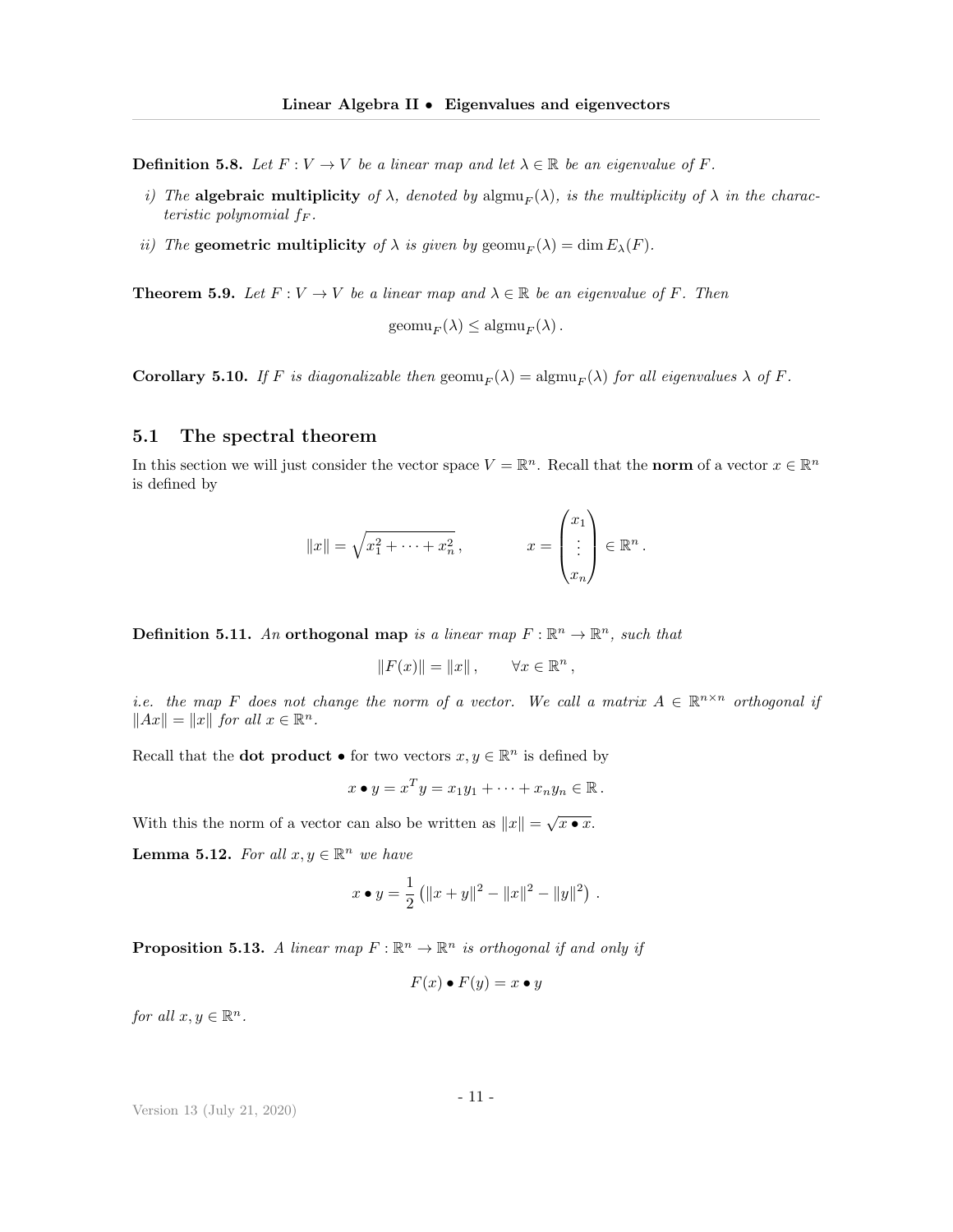Recall: We say that x and y are **orthogonal** if  $x \bullet y = 0$ . A basis  $B = (b_1, \ldots, b_n)$  of  $\mathbb{R}^n$  is called an **orthonormal basis** if  $b_i$  and  $b_j$  for  $i \neq j$  are orthogonal and  $||b_i|| = 1$  for all i, i.e.

$$
b_i \bullet b_j = \begin{cases} 0, & i \neq j \\ 1, & i = j \end{cases}.
$$

**Theorem 5.14.** Let  $F : \mathbb{R}^n \to \mathbb{R}^n$  a linear map and  $A = [F]_B$  the matrix of F for  $B = (e_1, \ldots, e_n)$ . The following statements are equivalent.

- i) F is orthogonal.
- ii) A is orthogonal.
- iii) For all  $x, y \in \mathbb{R}^n$  we have  $F(x) \bullet F(y) = x \bullet y$ .
- iv) A is invertible and  $A^{-1} = A^T$ .
- v)  $(F(e_1),...,F(e_n))$  (the columns of A) is an orthonormal basis of  $\mathbb{R}^n$ .
- vi) If  $(b_1, \ldots, b_n)$  is an orthonormal basis of  $\mathbb{R}^n$  then  $(F(b_1), \ldots, F(b_n))$  is also an orthonormal basis.

**Corollary 5.15.** i)  $A \in \mathbb{R}^{n \times n}$  is orthogonal if and only if  $A<sup>T</sup>$  is orthogonal.

- ii) If  $A, B \in \mathbb{R}^{n \times n}$  are orthogonal then AB is orthogonal.
- iii) If  $B_1$  and  $B_2$  are two orthonormal bases, then the change of basis matrix  $S_{B_1}^{B_2}$  is orthogonal.
- **Definition 5.16.** i) An eigenbasis of a linear map  $F : \mathbb{R}^n \to \mathbb{R}^n$  is a basis consisting of eigenvectiontors of F.
- ii) Let  $U \subset \mathbb{R}^n$  be a subspace. A linear map  $F : U \to U$  is called **symmetric** if we have for all  $x, y \in U$

$$
x \bullet F(y) = F(x) \bullet y.
$$

**Theorem 5.17.** (Spectral theorem) Let  $U \subset \mathbb{R}^n$  be a subspace and  $F: U \to U$  a linear map. Then F is symmetric if and only if there exists an orthonormal eigenbasis of F.

**Corollary 5.18.** A matrix  $A \in \mathbb{R}^{n \times n}$  is symmetric if and only if there exists an orthogonal matrix  $S \in \mathbb{R}^{n \times n}$ , such that

$$
STAS = \begin{pmatrix} d_1 & & 0 \\ & \ddots & \\ 0 & & d_n \end{pmatrix},
$$

for some  $d_1, \ldots, d_n \in \mathbb{R}$ .

**Lemma 5.19.** Every symmetric linear map  $F: U \to U$  has an eigenvalue.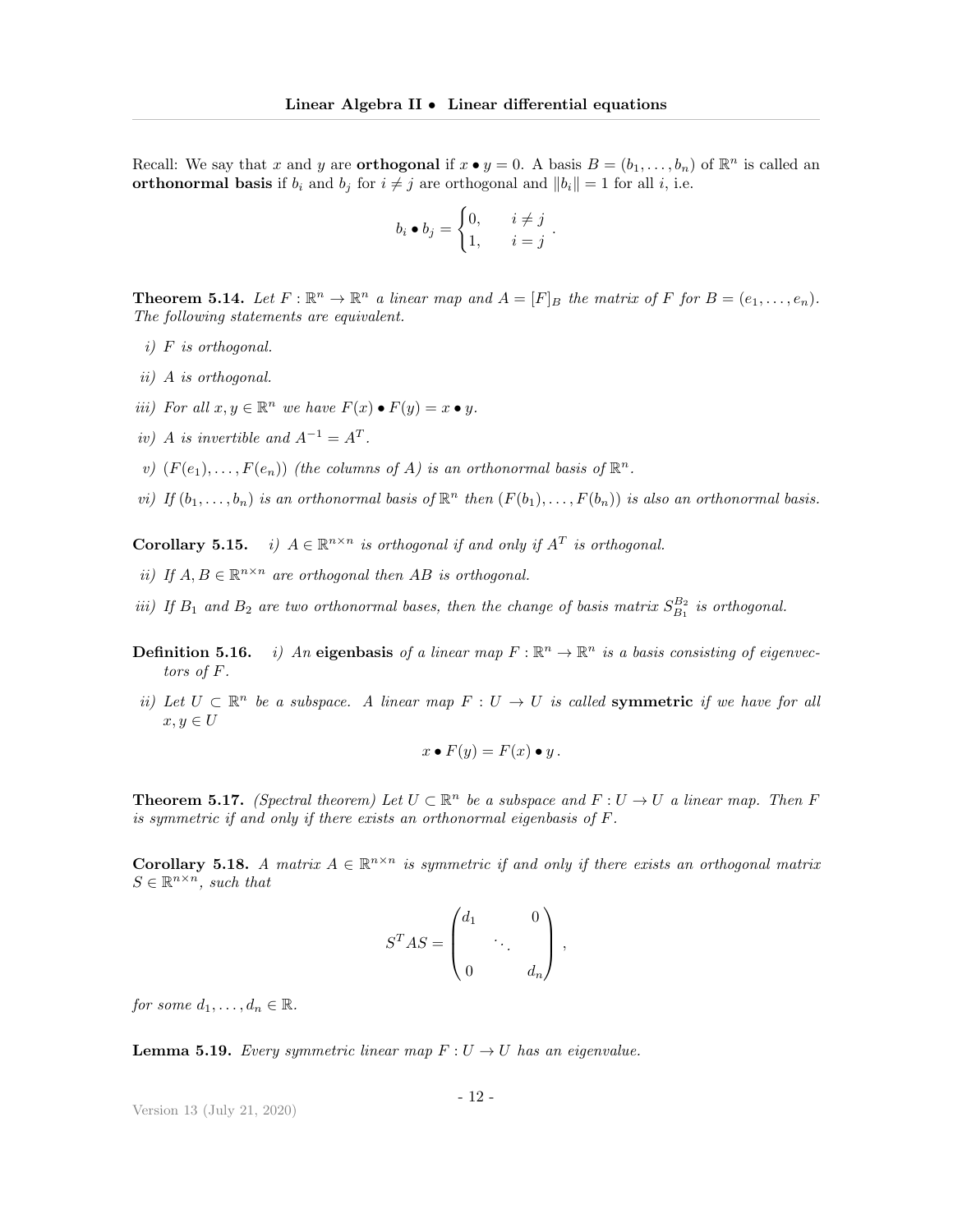# <span id="page-12-0"></span>6 Linear differential equations

Let  $x : \mathbb{R} \to \mathbb{R}^n$  be a function written as

$$
x(t) = \begin{pmatrix} x_1(t) \\ \vdots \\ x_n(t) \end{pmatrix},
$$

where the entries  $x_1, ..., x_n$  are differentiable functions in  $C^{(1)}(\mathbb{R}, \mathbb{R})$ . By  $x'(t) = \frac{d}{dt}x(t)$  we denote

$$
x'(t) = \begin{pmatrix} x'_1(t) \\ \vdots \\ x'_n(t) \end{pmatrix}.
$$

For a matrix  $A \in \mathbb{R}^{n \times n}$  the equation

$$
x'(t) = Ax(t)
$$

is called a continuous (linear) dynamical system.

One dimensional  $(n = 1)$  continuous dynamical systems have the following solutions:

**Proposition 6.1.** Let  $a \in \mathbb{R}$ . The only solutions to

$$
x'(t) = a x(t)
$$

in  $C^{(1)}(\mathbb{R}, \mathbb{R})$  are given by  $x(t) = ce^{at}$  for  $c \in \mathbb{R}$ .

Recall that the space  $C^{\infty}(\mathbb{R}, \mathbb{R})$ , the space of **smooth functions**, denotes the space of all functions  $f : \mathbb{R} \to \mathbb{R}$  for which derivatives of all orders exist. This means that for any  $n \geq 0$  and  $f \in C^{\infty}(\mathbb{R}, \mathbb{R}),$ the *n*-th derivative  $f^{(n)} \in C^{\infty}(\mathbb{R}, \mathbb{R})$  exists. The space  $C^{\infty}(\mathbb{R}, \mathbb{R})$  is a vector space.

Definition 6.2. i) A differential operator of order n is a map  $T : C^{\infty}(\mathbb{R}, \mathbb{R}) \to C^{\infty}(\mathbb{R}, \mathbb{R})$  of the form

$$
T(f) = a_0 f + a_1 f' + a_2 f^{(2)} + \dots + a_n f^{(n)}
$$

for some  $a_0, a_1, \ldots, a_n \in \mathbb{R}$  with  $a_n \neq 0$ .

(More precisely this is a "linear differential operator of order n with constant coefficients".)

- ii) A linear differential equation is an equation of the form  $T(f) = g$ , where T is a differential operator and  $g \in \mathbb{C}^{\infty}(\mathbb{R}, \mathbb{R})$ .
- iii) A linear differential equation is called **homogeneous** if  $g = 0$ , i.e. if  $T(f) = 0$ .

**Lemma 6.3.** Let  $F: V \to W$  be a linear map between two vector spaces V and W. Assume that  $F(v) = w$  for a fixed  $v \in V$  and  $w \in W$ . Then the following two statements are equivalent:

- i)  $F(x) = w$ .
- ii)  $x = v + u$  for some  $u \in \text{ker}(F)$ .